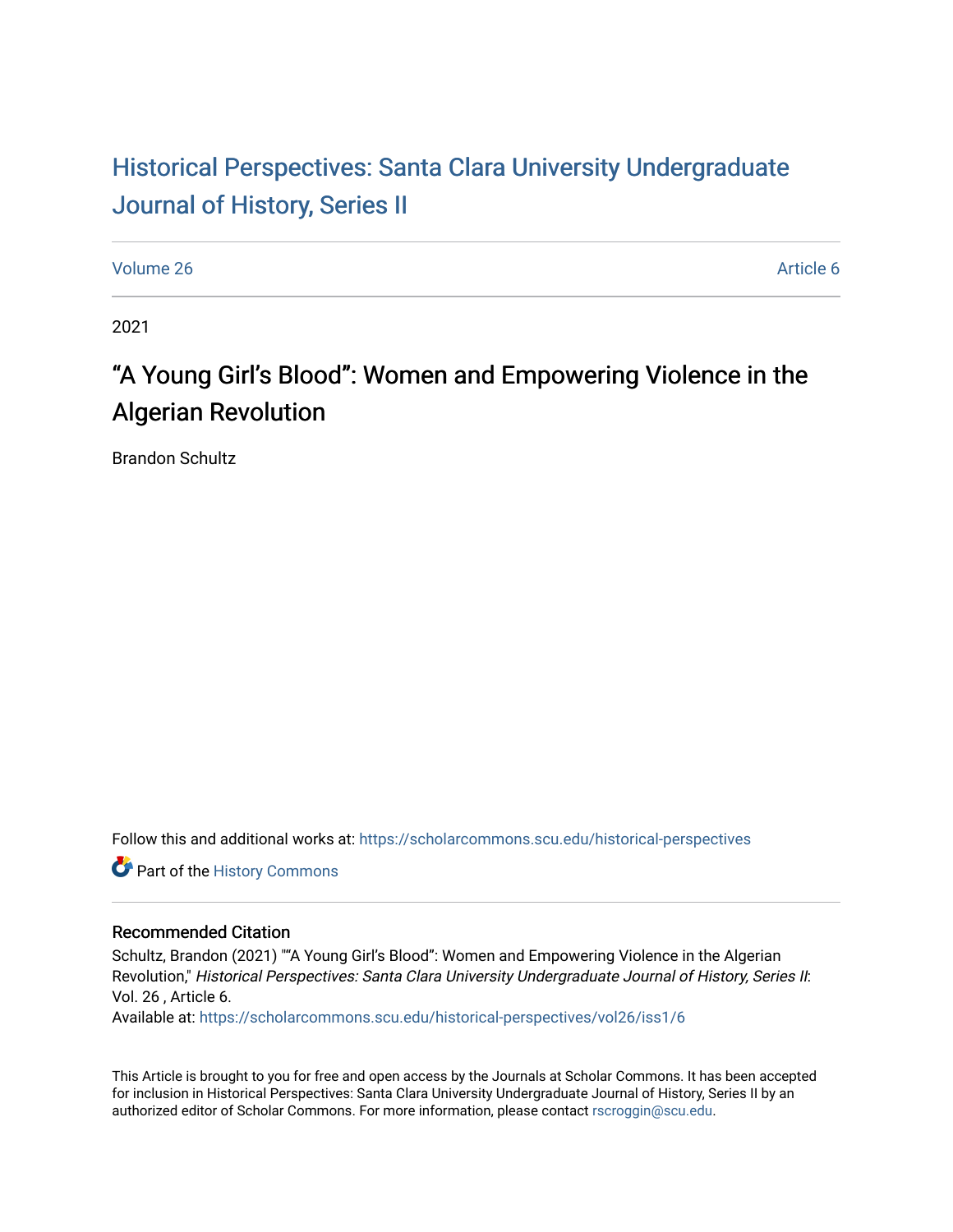#### **"A Young Girl's Blood": Women and Empowering Violence in the Algerian Revolution**

#### **Brandon Schultz**

"The Old Algeria is dead," Frantz Fanon declared in 1959, "all the innocent blood that has flowed onto the national soil has produced a new humanity and no one must fail to recognize this fact."1 On 1 November 1954, members of Algeria's National Liberation Front (FLN) began to fight for their nation's independence from its colonial overlord, France. In the ensuing Algerian Revolution, the FLN—primarily composed of native Algerians rather than the European colonists who lived in the region—worked to secure both Algeria's national independence and the people's personal freedom, in the process toppling a system of invasive French colonialism that had existed since 1830. One of the most striking features of this revolution was the brutality of the violence wielded by both sides of the conflict: the French employed the advanced tools of its modern state to implement a savage and far-reaching policy of torture and terrorism, and the FLN pursued a guerilla strategy that targeted all members of the colonial system, including civilians.

Given this context, Fanon's 1959 commentary in *A Dying Colonialism*, his analysis of the transformative nature of the Algerian Revolution, thus captured how colonized peoples employed decolonial violence to assert their formerly suppressed humanity. In particular, Algerian women embodied this humanizing phenomenon, for they participated in the FLN's active resistance to a substantial degree. Building on the Fanonian concept of redemptive and empowering decolonial violence, this essay explores the way violence—weaponized both by and against

<sup>1</sup> Frantz Fanon, *A Dying Colonialism*, trans. Haakon Chevalier (New York: Grove Press, 1959), 27–28.

*Historical Perspectives,* Series II, Volume XXVI*,* 2021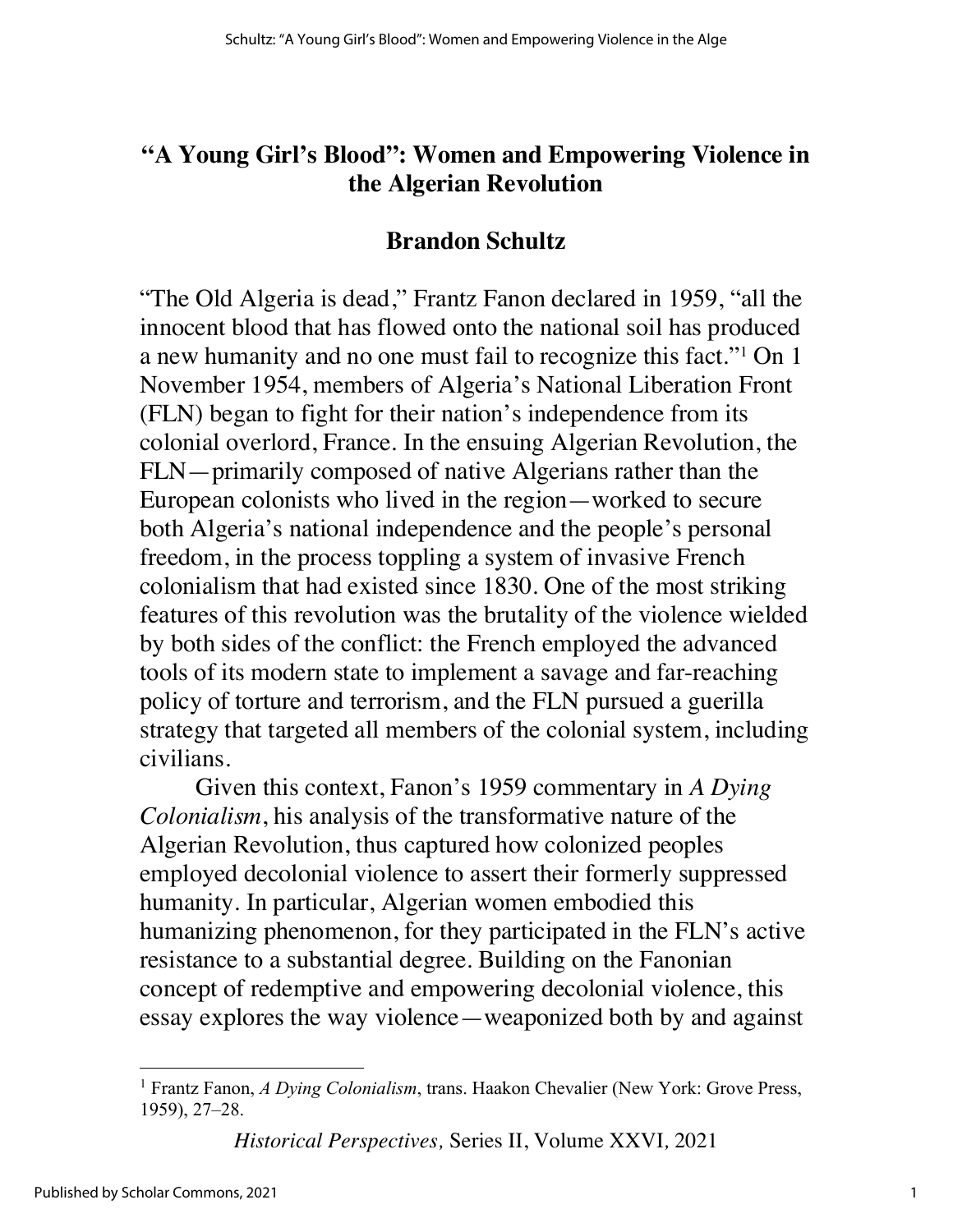colonized women—expanded Algerian women's access to new, transformative spheres of power and influence during the Algerian Revolution.

Because the FLN employed violence in the name of a just end, the group's actions drew significant scrutiny and criticism from those who argued that moral causes ought to triumph without resorting to bloodshed. In his writings, Fanon attacked this idea and the undue burden it placed on colonized people, specifically criticizing the notion that, "in a war of liberation, the colonized people must win, but they must do so cleanly, without 'barbarity'…even while its adversary ventures, with a clear conscience, into the unlimited exploration of new means of terror."2 Beyond merely asserting the right for colonized people to meet their oppressors with equal force, Fanon explained the unique need for colonized people to use violence in seeking freedom: "the arrival of the colonist signified the death of indigenous society…For the colonized, life can only materialize from the rotting cadaver of the colonist." Therefore, in fighting for true independence from the annihilating colonial situation, the colonized person's violence "is invested with positive, formative features because it constitutes their only work."3

In 1956, the Algerian musician Slimane Azem wrote a popular song which revealed that the Algerian people had recognized the truth to Fanon's approach to decolonial violence. "Locust, you sicken me," Azem sang, "a heartache you give to me / With your larvae you infest the grain that should be mine / But the hour of the locust is now ending, my destiny is back in my hands."4 Comparing the French to invasive locusts, Azem depicted

<sup>2</sup> Ibid., 24.

<sup>3</sup> Frantz Fanon, *The Wretched of the Earth*, trans. Richard Philcox (New York: Grove Press, 1961), 50.

<sup>&</sup>lt;sup>4</sup> Slimane Azem, "Locust, Leave My Country (Berber Song): 1955" (originally "Criquets, quittez mon pays!" from Mehenna Mahfoufi, ed., *Chants kabyles de la guerre d'indépendance. Algérie 1954–1962* (Paris: Seguier, 2002), 180–81), in *Voices of Decolonization: A Brief History with Documents*, ed. Todd Shepard (Boston: Bedford/St. Martin's, 2015), 104.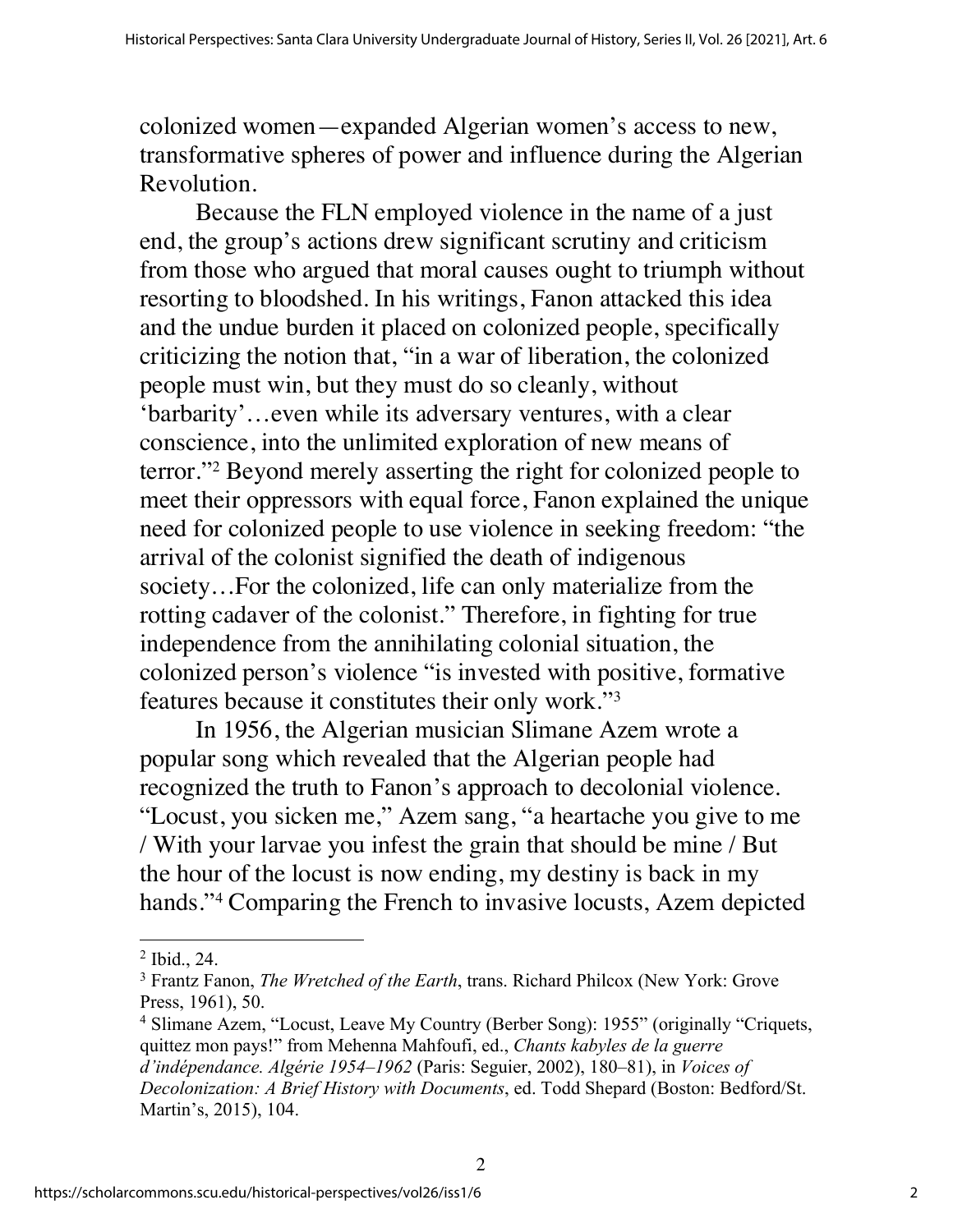the colonizing oppressors as a diseased force with the power only to deprive the speaker of autonomy and, through infection, spread death. By ending the song with a reference to the hands, our most fundamental tool for violence, Azem acknowledged that the colonized people of Algeria would use their hands, in the form of the FLN, to drive out the "locust" of France and reclaim their right to health and independence. The FLN committed to this philosophy in a proclamation on 1 November 1954, promising "in conformity with revolutionary principles…the continuation of the fight by any means until our goal is realized."5 Indeed, for the Algerian people—and especially for active members of the FLN, including the numerous women in the group—violence represented the most effective and morally justified approach to freeing Algeria from its colonial situation.

In addition to serving in the FLN, Algerian women were a subject of interest for colonial French authorities both before and during the Revolution. According to Fanon, Algerian women took on "a primordial importance" for colonial authorities, who during their occupation developed the following political doctrine: "If we want to destroy the structure of Algerian society, its capacity for resistance, we must first of all conquer the women; we must go and find them behind the veil where they hide themselves and in the houses where the men keep them out of sight."<sup>6</sup>Because Algerian women wore veils—public symbols of the colonized people's Muslim culture—the French colonists targeted these women in order to disrupt pre-colonial societal norms and consequently oppress the Algerian populace. By forcibly removing the veils from these women, the French colonists asserted their supremacy over the Algerian men who supported this tradition while additionally depriving Algerian women of their autonomy. Due to

<sup>5</sup> National Liberation Front, "Proclamation: November 1, 1954" (originally from Henri Alleg, ed., *La guerre d'Algérie* (Paris: Editions Temps Actuels, 1981), 3: 507–11), in *Voices of Decolonization: A Brief History with Documents*, ed. Todd Shepard (Boston: Bedford/St. Martin's, 2015), 99.

<sup>6</sup> Fanon, *A Dying Colonialism*, 37–38.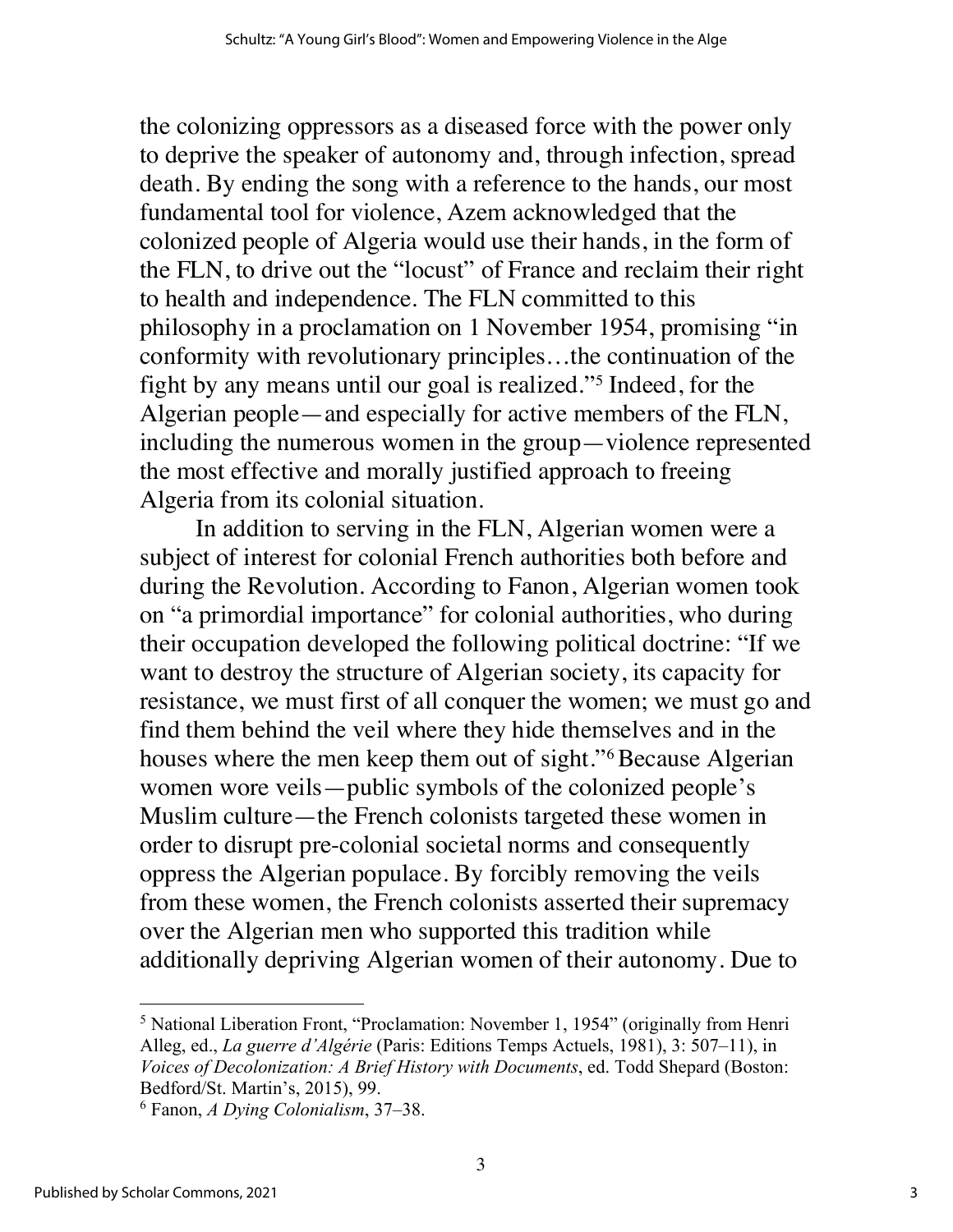the symbolic power of this policy of deveiling, the French colonists made the regular abuse of Algerian women a foundational element of their colonial rule.

Moreover, during the Revolution, as Jaime Wadowiec notes, "the French military elite in Algeria framed women's *évolution* to Western standards as proof of an unfulfilled component of the *mission civilisatrice* and as competition to male nationalists' public assertions that women's emancipation would emerge as a byproduct of Algerian liberation."7 In addition to using unveiled Algerian women as objects to demonstrate colonial control, French colonists also used the practice of deveiling to justify their continued rule and to slander the promised futures for women in a liberated Algeria. And because the French treated Algerian women as pivotal sites of colonial control, when these women interacted with violence during the Revolution, their violence took on a symbolic significance for the totality and morality of Algeria's decolonization.

It is worth noting that the French colonists' interpretation of colonized women—and in particular, veiled Muslim women—as passive signifiers of Algerian culture reflected an extreme ignorance of the dramatic changes in Algerian society that resulted from the imposition of colonial rule in 1830. According to Marnia Lazreg, pre-colonial Algeria boasted a diverse array of roles for women. For instance, one of the most potent pre-colonial symbols of womanhood was El Kahina, "a Berber queen from the Djaraoua tribe of the Aurès Mountains, who unsuccessfully fought advancing Arab soldiers in the seventh century." As Lazreg notes, "El Kahina's character and its various transformations in historical accounts may be read as a trope for the feminine condition" in Algeria.8 El Kahina provided a template for women-centered

<sup>7</sup> Jaime Wadowiec, "Muslim Algerian Women and the Rights of Man: Islam and Gendered Citizenship in French Algeria at the End of Empire," *French Historical Studies* 36, no. 4 (2014): 649–50.

<sup>8</sup> Marnia Lazreg, "Women in Precolonial Algeria," in *The Eloquence of Silence: Algerian Women in Question* (New York: Routledge, 2019), 21.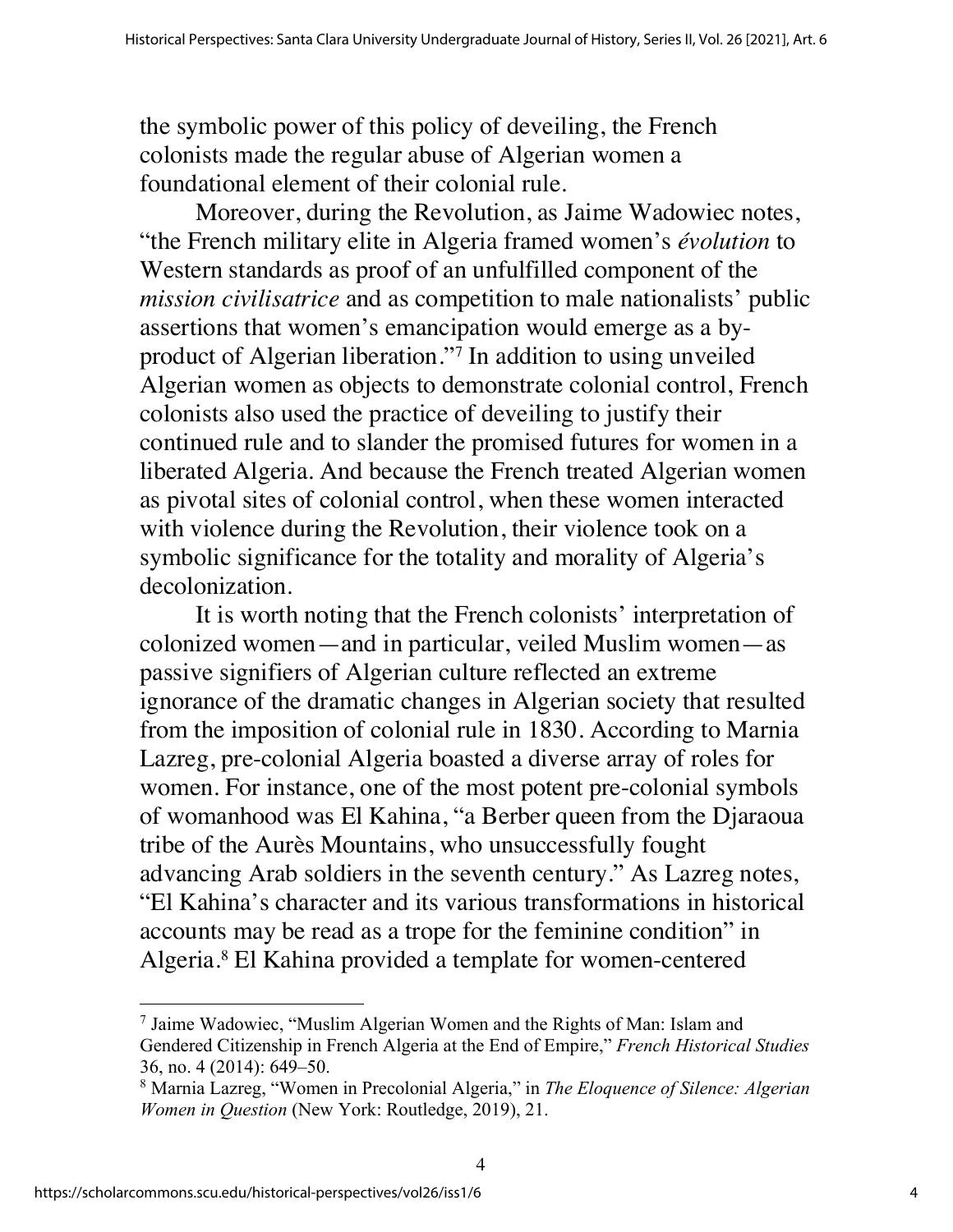Algerian leadership that was inconceivable to the French colonial imagination. Similarly, Lazreg argues that "some young women" in pre-colonial Algeria "asserted their independence by eloping with a group of young men," returning "back home with the ones they chose as husbands," offering a portrait of a liberated form of Algerian women's sexuality rendered invisible by French-colonial narratives surrounding the cloistered nature of veiled Muslim women.<sup>9</sup>

But how did the popular image of the Algerian woman transform from the relatively liberated El Kahina into the seemingly passive and veiled woman targeted by the French? One explanation for this change was the suffocating effects of the colonial situation for Algerian men and the collapse of their societal power. Writing in the paper *Al manar* in the year before the Revolution, Fadila Ahmend argued "we, the women of Algeria, have two jailers: colonialism...and the apathetic men who hang on to customs and traditions inherited not from Islam but their ignorant fathers. The second…is worse than the first."10 Despite her de-emphasis of colonialism's role in shaping Algerian women's circumstances by the mid-twentieth century, Ahmend's comment was noteworthy for the way she specified that Algerian men—not the cultural practices of Islam—bore responsibility for subordinating the colonized women. Indeed, according to Lazreg, "a mantle of invisibility descended over Algerian women in the nineteenth century, spun not only by the ideological and contradictory colonial policies but also by natives' responses and reactions to them."11 Expanding on Ahmend's frustration with the "apathetic" colonized men who imposed strict control over Algerian women, Lazreg exposes how the original sin of French colonialism deprived Algerian men of their societal power and thus prompted them to exercise what power remained over what they could control: Algerian women.

 $<sup>9</sup>$  Ibid., 33.</sup>

<sup>&</sup>lt;sup>10</sup> Wadowiec, "Muslim Algerian Women and the Rights of Man," 654.

<sup>&</sup>lt;sup>11</sup> Lazreg, "Women in Precolonial Algeria," 33.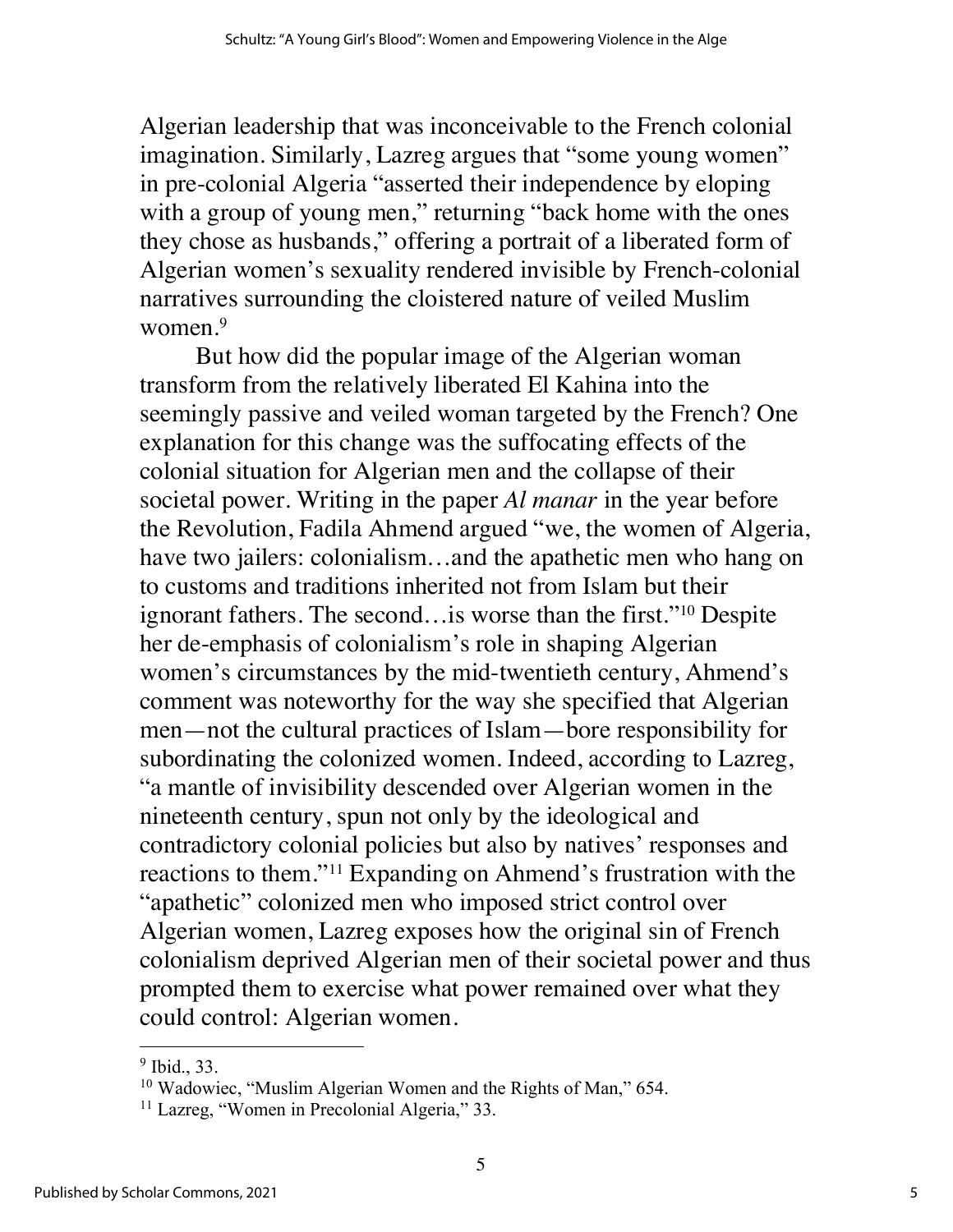This devolution of power along the gendered and racialized colonial hierarchy contributed to what Fanon described as the phenomena "in the Algerian family" in which "the girl is always one notch behind the boy…The girl has no opportunity, all things considered, to develop her personality or to take any initiative."12 Thus, Algerian women's supposed passivity, which the French viewed as an inherent weakness of the native culture, was ultimately a direct consequence of the French colonial authorities depriving Algerian men of their own power. And this crucial transformation over the course of the nineteenth and twentieth centuries explained the uniquely oppressed status of Algerian women, as well as the humanizing significance of their eventual use of violence, before and during the Revolution.

The oppression wrought by both the colonial Frenchmen and the colonized Algerian men also heightened the controversy surrounding Algerian women's veils as these women began to wield force alongside their Algerian brothers and against their French occupiers. On the subject of French authorities' practice of deveiling Algerian women, Fanon detected "in the European the crystallization of an aggressiveness, the strain of a kind of violence before the Algerian woman. Deveiling this woman is revealing her beauty; it is baring her secret, breaking her resistance, making her available for adventure. Hiding the face is also disguising a secret; it is also creating a world of mystery, of the hidden."13 Through deveiling, Fanon argued, French colonists grappled with the contradictions of their colonial rule by confronting the contradictions inherent in their sexual objectification of the women they deveiled and their undeniable sexualization of the women who remained veiled. As a result, for Algerian women, the veil regardless of if worn or not—became a symbol of colonial power and oppression. This also transformed the veil into a tool, or weapon, for women in the fight for Algeria's independence.

<sup>12</sup> Fanon, *A Dying Colonialism*, 105.

<sup>13</sup> Ibid., 43.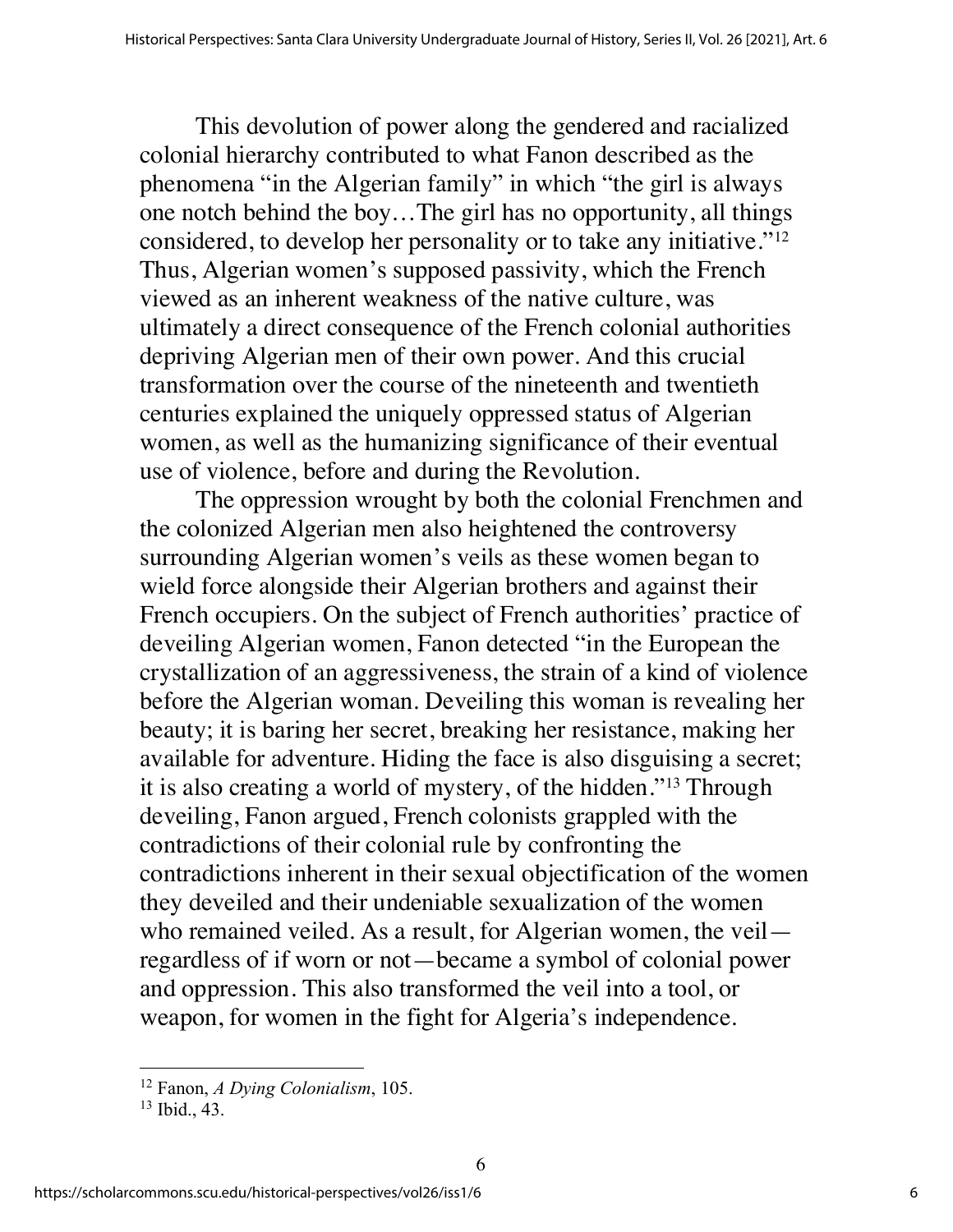Psychoanalyzing the confessions and dreams of unveiled women, Fanon found that, for Algerian women, "the veil covers the body and disciplines it, tempers it…The veil protects, reassures, isolates…Without the veil she has an impression of her body being cut up into bits, put adrift; the limbs seem to lengthen indefinitely."14 Though colonized Algerian men undoubtedly contributed to the use of veiling as a method of controlling women, Fanon's analysis suggested that Algerian women—or at least those who had access to psychological treatment—generally interpreted the veil as a source of security and comfort. In fact, without the veil, these women expressed feelings resembling those of a victim of violence. Accordingly, this understanding of the veil prompted many Algerian women to reclaim the space created by its absence through revolutionary, and often violent, actions. As Fanon elaborated, without the veil, the Algerian woman "has to invent new dimensions for her body, new means of muscular control," creating a situation in which "the Algerian woman who walks stark naked into the European city relearns her body, re-established in a totally revolutionary fashion. The new dialectic of the body and of the world is primary in the case of one revolutionary woman."15 Because French colonists committed violence, both symbolic and physical, in deveiling Algerian women, these colonized figures thus transformed the new negative space into a source of unique power as they turned to violence to restore the autonomy that the French colonists had taken from them.

These myriad colonial pressures—in particular the role of colonial violence against women through deveiling—culminated in colonized Algerian women's embrace of violence during the Revolution. As Lazreg relates, "there were veiled women in urban centers who participated in the movement as weapons carriers and liaison agents. At times, a woman would team up with a man in carrying assignments, using her veil as a hiding device to get rid of

<sup>14</sup> Ibid., 59.

 $15$  Ibid.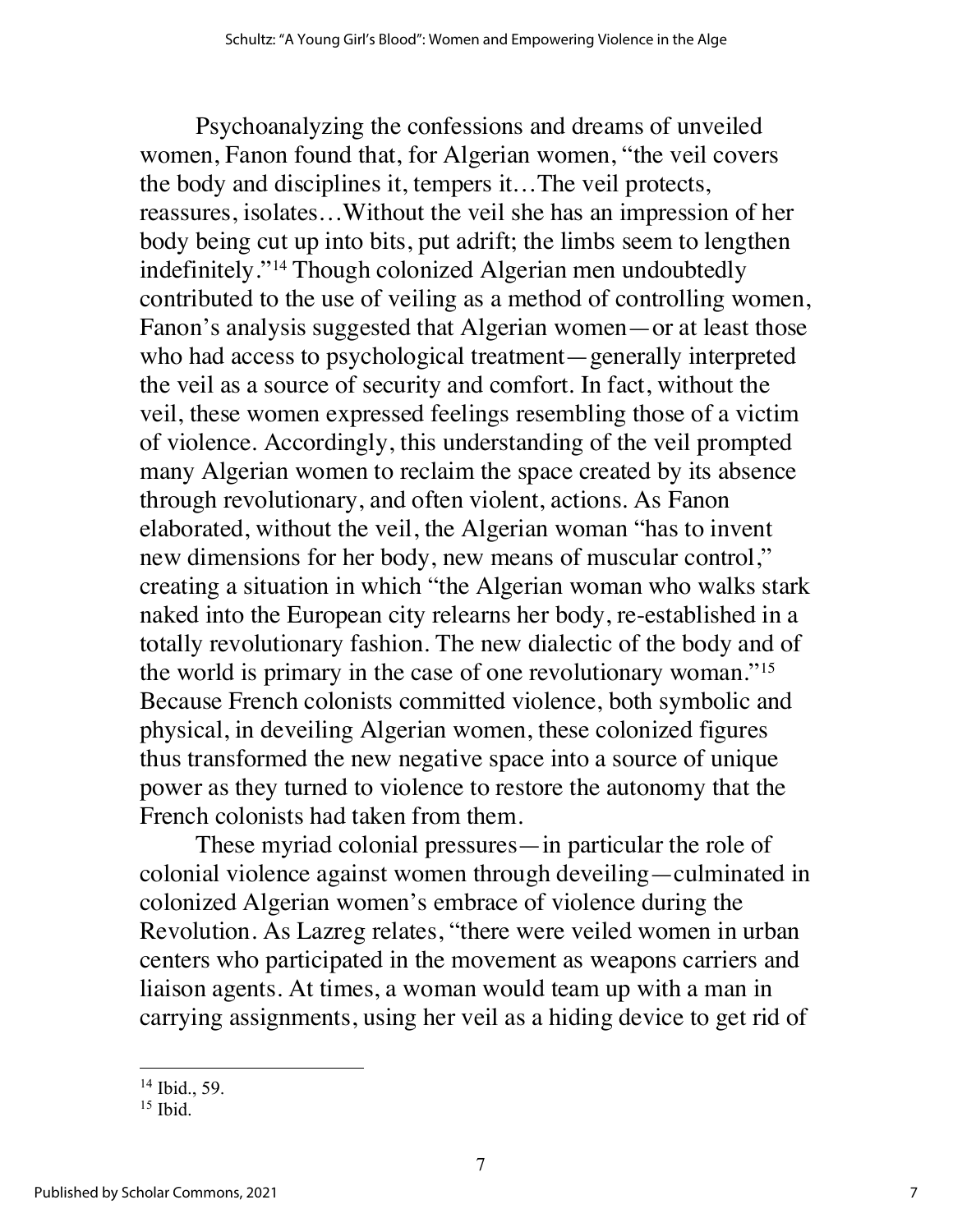a gun. Other women removed their veils in order to carry out assignments."16 With or without the veil, women's active participation in the FLN's revolutionary violence became a striking feature of Algeria's War of Independence. Describing these fighters, Fanon wrote:

Carrying revolvers, grenades, hundreds of false identity cards or bombs, the unveiled Algerian woman moves like a fish in the Western waters. The soldiers, the French patrols, smile to her as she passes, compliments on her looks are heard here and there, but no one suspects that her suitcases contain the automatic pistol which will presently mow down four or five members of one of the patrols.<sup>17</sup>

Indeed, Algerian women proved to be a resourceful force for the FLN due to their ability to move past French checkpoints—either due to French authorities' sexist assumption that they posed no threat to the Europeans or because the French police wanted to gain these women's approval, and perhaps interest, by extending kindness and deference to them as they smuggled bombs and other weapons into urban centers. Due to the lack of scrutiny applied to their gender, Algerian women became invaluable assets for the liberation movement.

The actual number of women actively involved in the decolonization effort remains unknown. According to registrations with the Ministry of War Veterans, at least 10,949 women fought against French colonial rule in Algeria; however, this estimate significantly undercounts the true number.<sup>18</sup> Regardless, these guerilla fighters were predominantly educated women born in the 1930s. Some joined out of commitment to liberation, others enlisted because of family connections, and some were even recruited for their "European features" and their associated ability

<sup>16</sup> Lazreg, "Nationalism, Decolonization, and Gender," 114.

<sup>17</sup> Fanon, *A Dying Colonialism*, 58.

<sup>&</sup>lt;sup>18</sup> Lazreg, "Nationalism, Decolonization, and Gender," 112.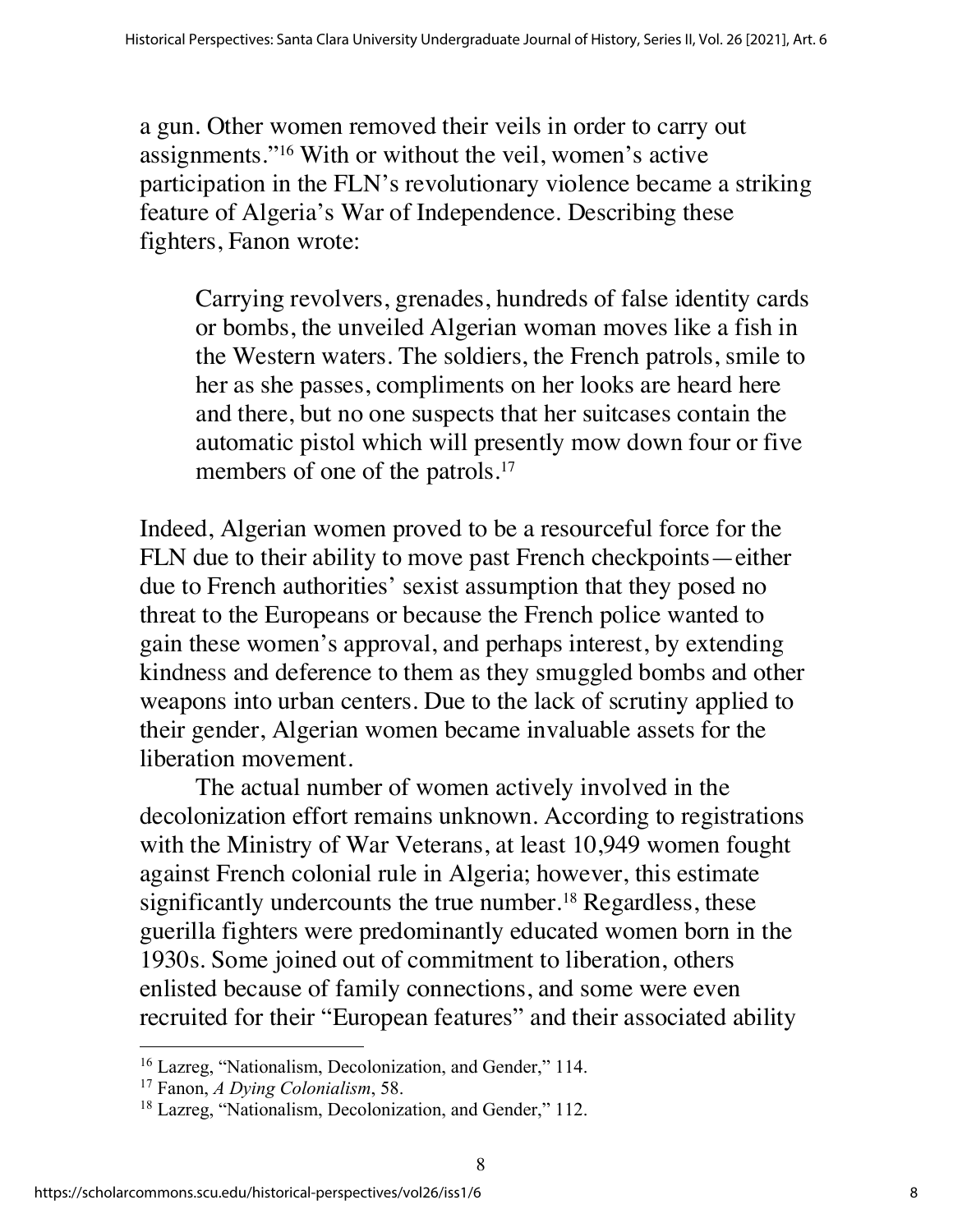to evade police scrutiny.19 Explaining why such a noteworthy number of Algerian women joined the decolonization effort, freedom fighter Zohra Drif appealed to the universality of the liberation movement and the way its messaging connected to Algerian national identity, declaring "it is all Algerian people's business, women, men, and children.'"20

One of the most direct consequences of Algerian women's involvement in militant FLN activity was that the women who turned to violence gained access to previously unavailable spheres of power in Algerian society. "At the individual level, violence is a cleansing force," Fanon asserted in 1961, specifying "it rids the colonized of their inferiority complex, of their passive and despairing attitude. It emboldens them and restores their selfconfidence."21 If the use of violence enabled the colonized man to assert the humanity quashed by the colonial situation, then violence had the additional effect of enabling the colonized woman to reclaim her humanity from both the colonial oppressor and the colonized man who lashed out at her due to his sudden loss of societal influence. Women's use of violence thus undermined the dehumanizing project of colonialism, and this revolutionary relationship became particularly apparent during the Revolution.

In her 2017 memoir, Drif reflected on her role in killing French colonists: "perhaps the reader of today expects me to regret having placed bombs in public places frequented by European civilians. I do not. To do so would be to obscure the central problem of settler colonialism by trying to pass off the European civilians of the day for (at best) mere tourists visiting Algeria or (at worst) the 'natural inheritors of our land in place of its legitimate children."22 Roughly 55 years after the conclusion of the conflict in Algeria, Drif's blunt and unapologetic commentary testified to the

<sup>19</sup> Ibid., 113–14.

<sup>20</sup> Ibid., 113.

<sup>21</sup> Fanon, *The Wretched of the Earth*, 51.

<sup>22</sup> Zohra Drif, *Inside the Battle of Algiers: Memoir of a Woman Freedom Fighter*, trans. Andrew Farrand (Charlottesville, VA: Just World Books, 2017), 105–06.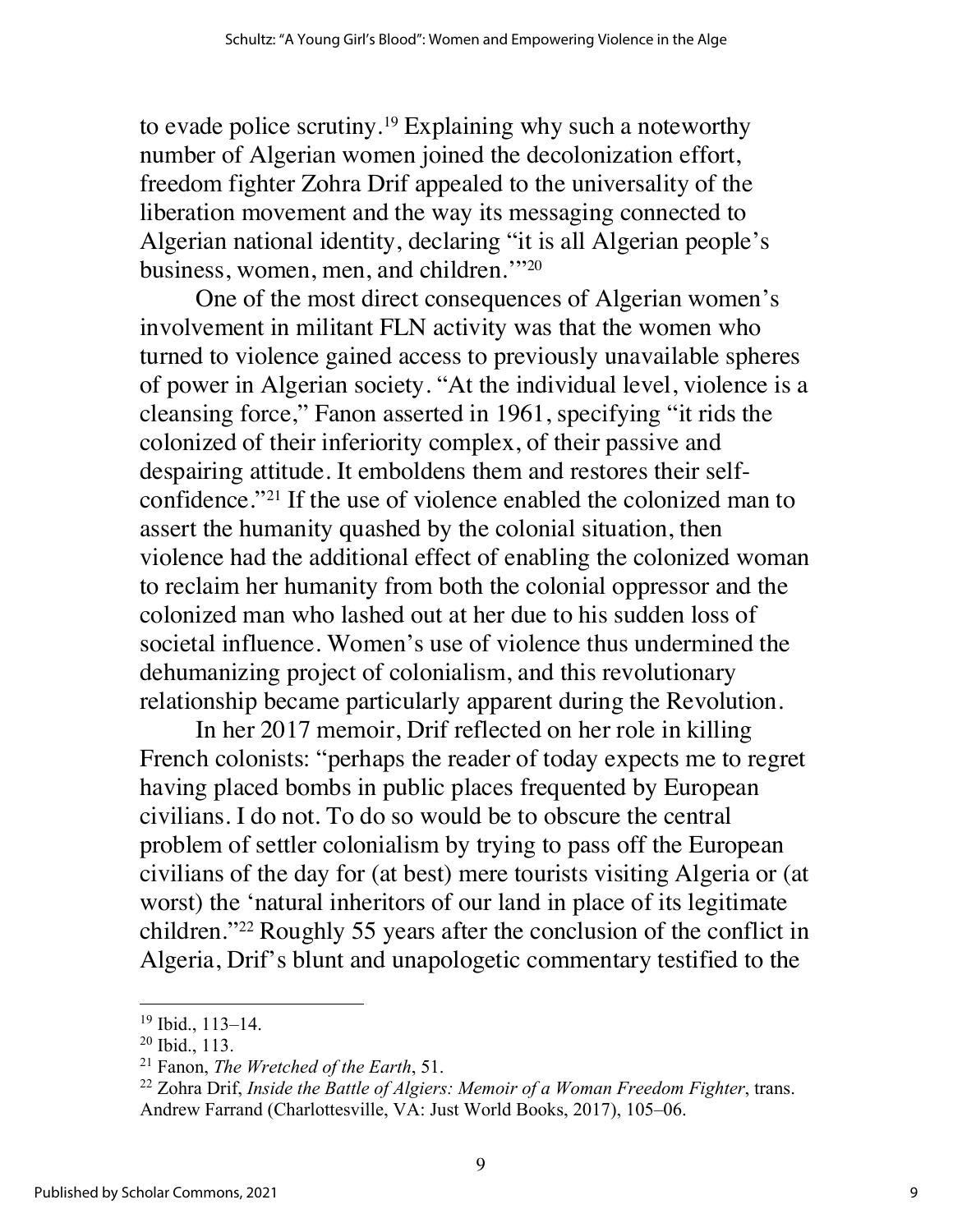confidence she clearly possessed in both the righteousness of her cause and the violence she committed in working to realize her vision for a liberated Algeria. Moreover, Drif's intense identification with Algeria—evident in the way she pointedly condemned the insidious colonial Europeans who presented themselves as either innocent visitors or divinely sanctioned overlords—demonstrated the extent to which Drif's use of violence enabled her to transcend her previously limiting identity as a colonized Algerian woman, mirroring her goal of liberating her nation from colonial control. Therefore, through wielding violence in the name of liberation, freedom-fighting women like Drif managed to ascend to the top of the colonial power hierarchy, casting out colonial forces and asserting a humanity equal to that of the colonized men they fought alongside. In the Algerian case, the use of decolonizing violence—at least for a time during the Revolution—enabled colonized women to access more societal power and influence.

Beyond the scope of the individual, women's use of violence also suggested a new national identity for Algeria in which women, by virtue of their brave revolutionary efforts, could enjoy more significant roles. Addressing the effect of decolonizing violence on the community, Fanon argued "when it is achieved during a war of liberation the mobilization of the masses introduces the notion of common cause, national destiny, and collective history into every consciousness…The violence of the colonized, we have said, unifies the people."23 For Fanon, violence, when employed by the oppressed or the colonized, acts as a bonding force, bringing together those seeking liberation and justice in the form of a new, postcolonial community. Because the FLN made decolonizing violence one of its main strategies for pursuing liberation, Algerian women who employed violence were consequently able to share in the foundational activities of the soon-to-be free Algeria.

<sup>23</sup> Fanon, *The Wretched of the Earth*, 51.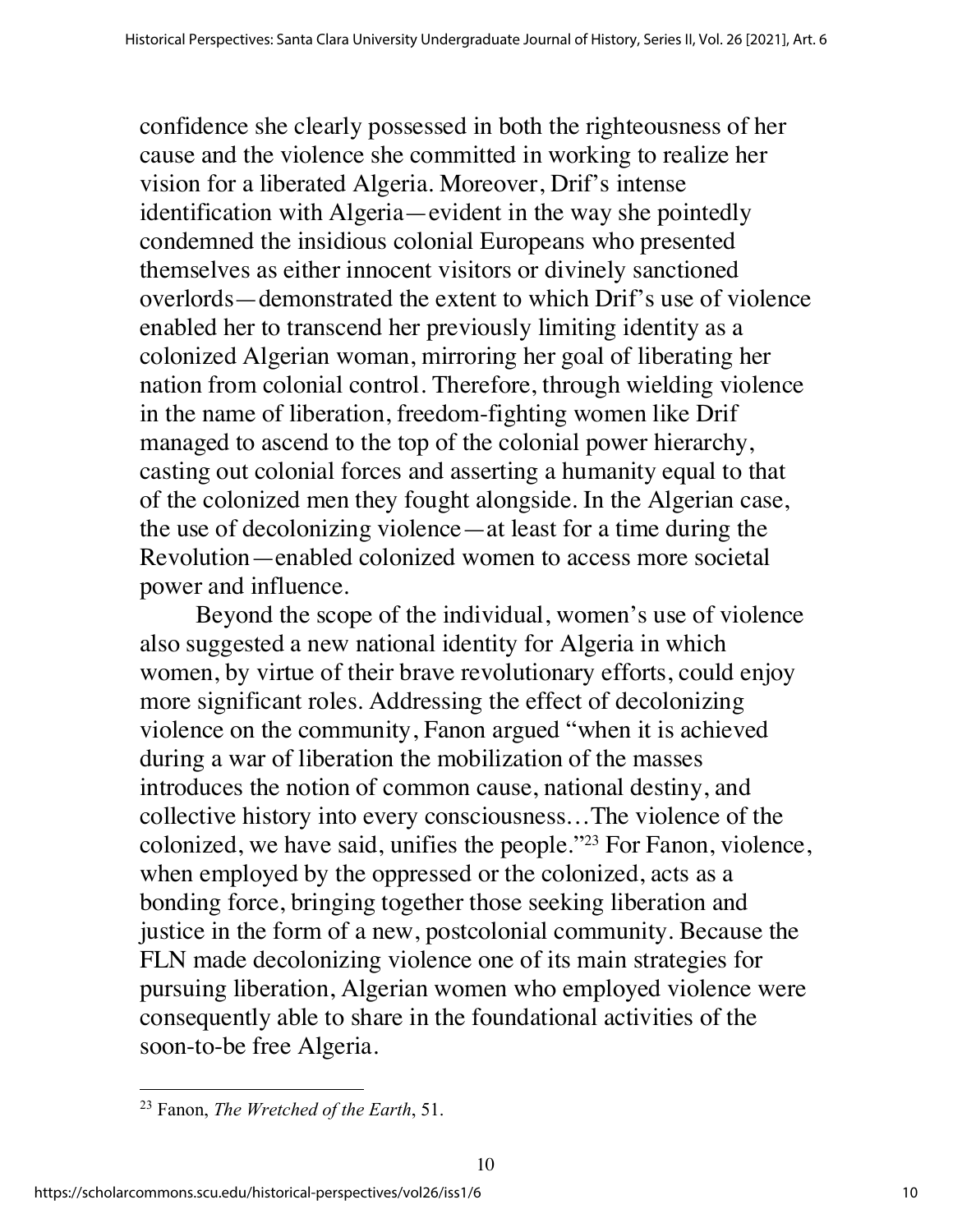In her account of a meeting with top members of the FLN including FLN leader Yacef Saâdi—Drif recalled "from that family emerged an atmosphere of complete solidarity and unbreakable fraternity, filling the whole room and beyond and penetrating…these people were life itself and all its promises. And it was because they embodied life itself that they fought and waged war to earn it: to free the country, whatever the price."<sup>24</sup> In this instance, Fanon's theory of the empowering nature of decolonizing violence helps to explain Drif's genuinely warm portrait of the FLN operations despite the fact that the ostensible purpose of the meeting was to plan and organize guerilla strikes. Violence united the colonized Algerian man and woman, and through this shared experience emerged the unique identity of the ensuing, postcolonial Algeria. Since violence was the primary method of decolonization, women's active use of violence against colonial powers signified Algerian women's embrace of a new level of power on more equal footing with the Algerian men also engaged in the same tumultuous conflict. While this radical gender dynamic did not continue in postcolonial Algeria, the use of decolonizing violence during the Revolution enabled Algerian women for a time to access new spheres of power through asserting both their own humanity and that of their nation in the same way as their colonized Algerian brothers.

That said, the use of force was not the only way violence led to an expansion of Algerian women's influence during the Revolution. France's brutal torture practices, especially when weaponized against women, also played a significant role in enhancing Algerian women's influence. At first, however, French torture and terror was described predominantly in masculine terms, rendering the women who were victims of imperial torture invisible. For example, in the introduction to *La Question*—Henri Alleg's controversial exposé of French torture methods during the Algerian Revolution—Jean-Paul Sartre made men the sole object

<sup>24</sup> Drif, *Inside the Battle of Algiers*, 102.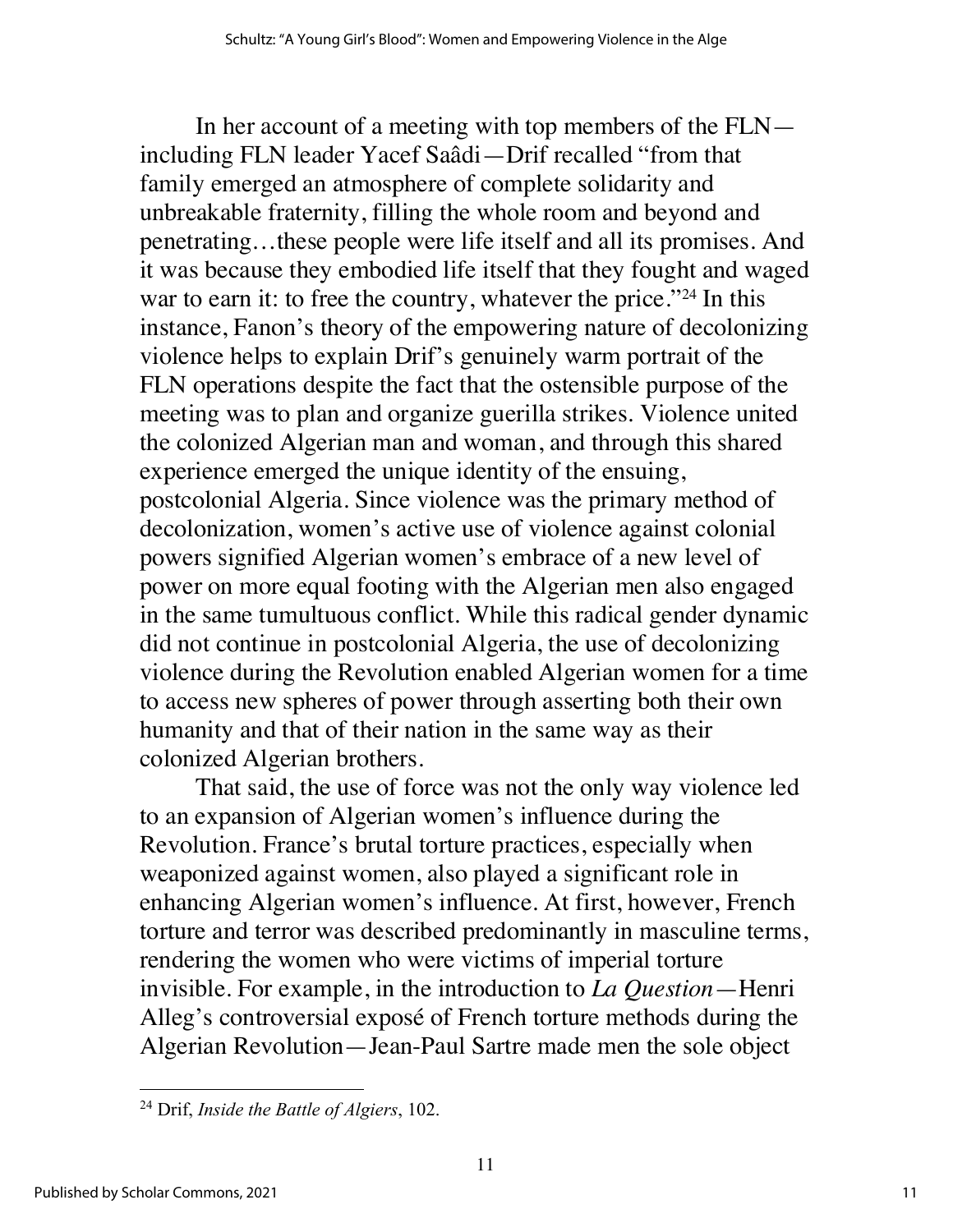of the violence. "We fascinate ourselves with the whirlpool of inhumanity," Sartre wrote, "but it only needs a man, hard and stubborn, obstinately doing his duty to his fellow man, to save us from vertigo. The 'Question' is not inhuman; it is simply an ignoble and vicious crime, committed by men against man and that another man can and must rebuke."25 According to Sartre, not only were the French paratroopers' torture tactics employed just against men, they required other men to defeat and end them. While certainly evocative, this phrasing nonetheless obscured the violence against women perpetrated by French forces as they tortured Algerian women who fought for their nation's freedom.

The relative invisibility of the Algerian women victimized by French torture made the case of Djamila Boupacha all the more attention-grabbing. Here the violence perpetrated against Algerian women also served to enhance their power in Algerian, and even French, society. Boupacha was a young member of the FLN who, on 10 February 1960, found herself arrested by French authorities for allegedly planting a bomb in a restaurant in Algiers six months earlier. During her arrest, French authorities tortured Boupacha and compelled her against her will to sign a confession. Only with the aid of her attorney Gisèle Halimi and the writer Simone de Beauvoir did Boupacha evade execution.26 Beauvoir's writing, in particular, helped thrust Boupacha's case to the forefront of French public consciousness, exposing France's torture network in Algeria and dealing a crippling blow to efforts to maintain control over the colony.27

In her preface to *Djamila Boupacha*, Beauvoir declared "a twenty-three-year-old Algerian woman and liaison for the FLN was imprisoned, raped with a bottle by French military men, and

<sup>25</sup> Jean-Paul Sartre, "Introduction: 'A Victory,'" in *The Question*, by Henri Alleg (New York: George Braziller, Inc., 1958), 19–20.

<sup>26</sup> Karen L. Shelby, "Introduction," in *Simone de Beauvoir: Political Writings*, ed. Margaret A. Simons and Marybeth Timmermann (Champaign, IL: University of Illinois Press, 2012), 261.

<sup>27</sup> Shelby, "Introduction," 263.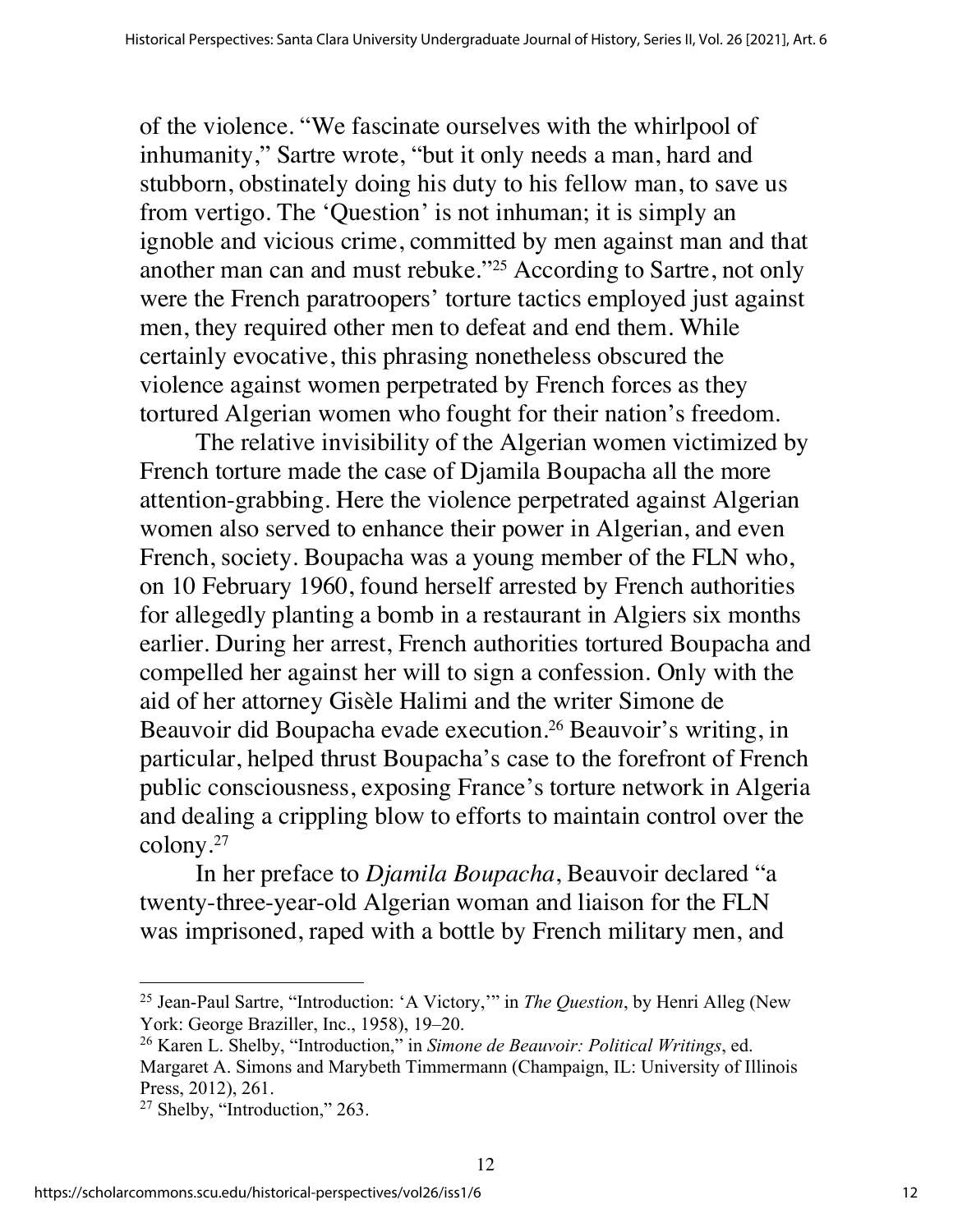it's considered ordinary."28 The simplicity of the line, and its matter-of-fact presentation of the hideous facts of Boupacha's case, belied the claim to the "ordinary," for Beauvoir forced French readers to confront the truth of the torture conducted in their name in Algeria. According to Judith Surkis, at stake in this text was a fundamental moral question: "could we or should we still be moved by 'a young girl's blood'…in the midst of a genocide ([de Beauvoir's] word) and mass internments, which Beauvoir likened to 'extermination camps.'"29 By focusing on Boupacha, Beauvoir boiled down the moral grayness of the Algerian conflict into an easily understandable moral issue, of which the French clearly stood on the wrong and inhumane side. The combined efforts of Boupacha, Halimi, and Beauvoir thus transformed the violence perpetrated against Boupacha into a powerful force through which Boupacha could reclaim her own life along with the other colonized Algerian women who would soon enjoy freedom as a result of the French public finally recognizing the inherent immorality of French occupation. Boupacha's case highlighted how Algerian women could achieve humanizing power even when suffering from violence.

Whether they were using violence or suffering from it, Algerian women's frequent encounters with brutality during the Revolution undeniably led to lasting change in regard to women's roles in Algerian society. During the Revolution, according to Fanon, colonized Algerians "came to realize that if they wished to bring a new world to birth they would have to create a new Algerian society from top to bottom."30 As a result, the societal upheavals brought about by the FLN and other revolutionary forces created a situation in which the old traditions and customs

<sup>28</sup> Simone de Beauvoir, "Preface to *Djamila Boupacha*," in *Simone de Beauvoir: Political Writings*, ed. Margaret A. Simons and Marybeth Timmermann (Champaign, IL: University of Illinois Press, 2012), 272.

<sup>&</sup>lt;sup>29</sup> Judith Surkis, "Ethics and Violence: Simone de Beauvoir, Djamila Boupacha, and the Algerian War," *French Politics, Culture & Society* 28, no. 2 (2010): 45.

<sup>30</sup> Fanon, *A Dying Colonialism*, 101.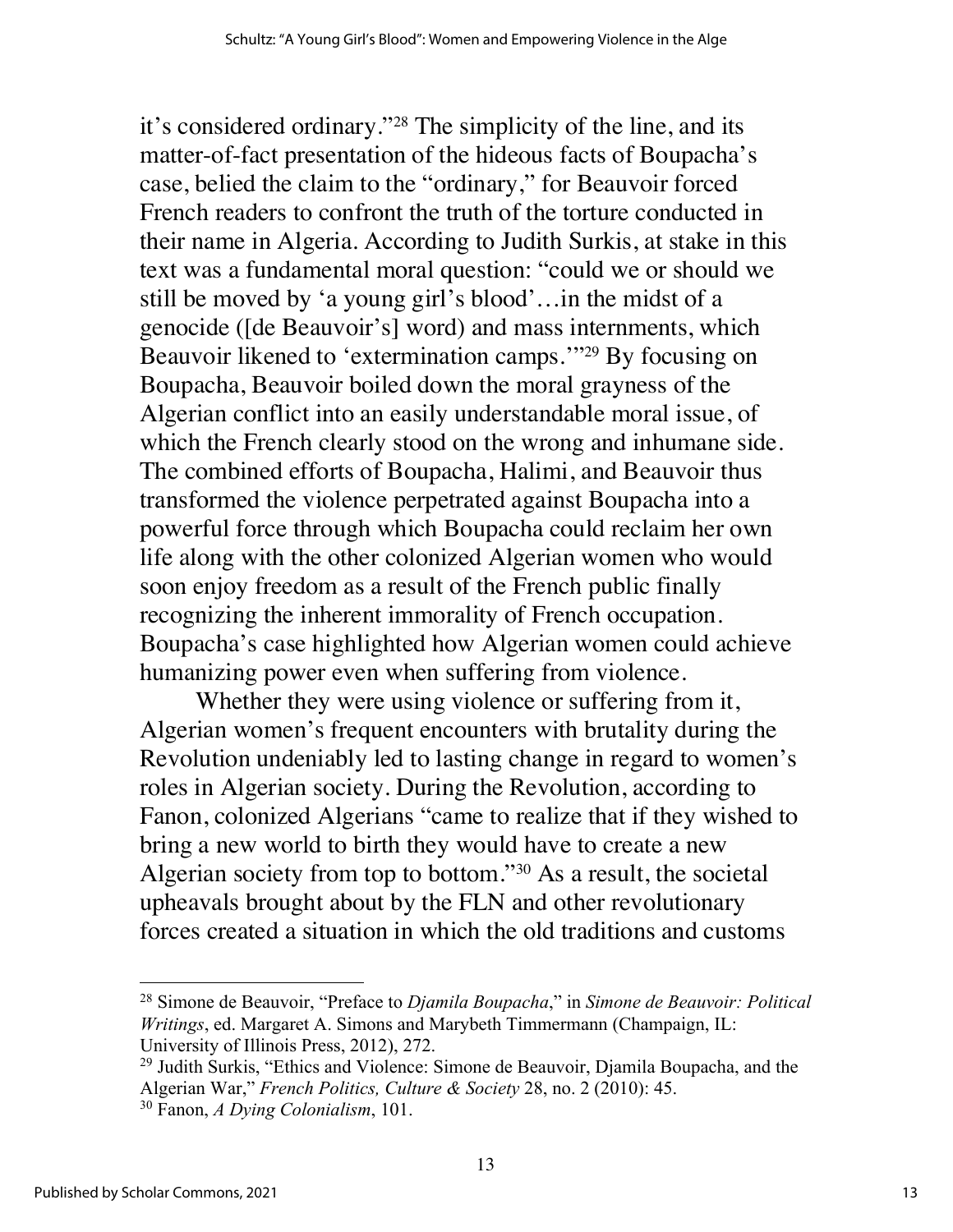of Algerian society could be remade, and women—through their active and violent engagement in the revolutionary process ensured that they would occupy a seat of influence in the rebirth of their nation.

Through violence, Fanon contended, "the woman ceased to be a complement for a man. *She literally forged a new place for herself by her sheer strength*,"31 and this strength was evident both when Algerian women planted bombs in urban centers and when they withstood horrific rape by bottle while being tortured by colonial French authorities. Indeed, the violence used by and against Algerian women rendered the previously absolute judgment of the father "altogether absurd in the light of the immense tragedy being experienced by the people,"32 prompting the father to "not be displeased to hear his daughter speaking out" and refrain from "remind[ing] her that a woman should be silent."<sup>33</sup> The Revolution disrupted the Algerian family, but women's close confrontations with brutality and violence enabled them to return to the family unit with an enhanced status that afforded them more freedom and power than before. Algerian women who turned to violence, then, served not only to liberate the nation, but to liberate themselves as well.

Ultimately, the noteworthy violence employed both by and against colonized Algerian women during the Algerian Revolution allowed these women to gain access to new spheres of power and influence in society. Although many Algerian women enjoyed relatively liberated lives before the French colonized Algeria in 1830, the imposition of the colonial system gave rise to twin oppressors: the French colonists and the colonized Algerian men who sought to control women as a reaction to their diminishing societal power. Because these groups infused Algerian women with a significance deeply connected to the colonial project, when the Revolution began in 1954 and colonized women joined the

<sup>31</sup> Ibid., 109.

<sup>32</sup> Ibid., 108.

<sup>33</sup> Ibid., 109.